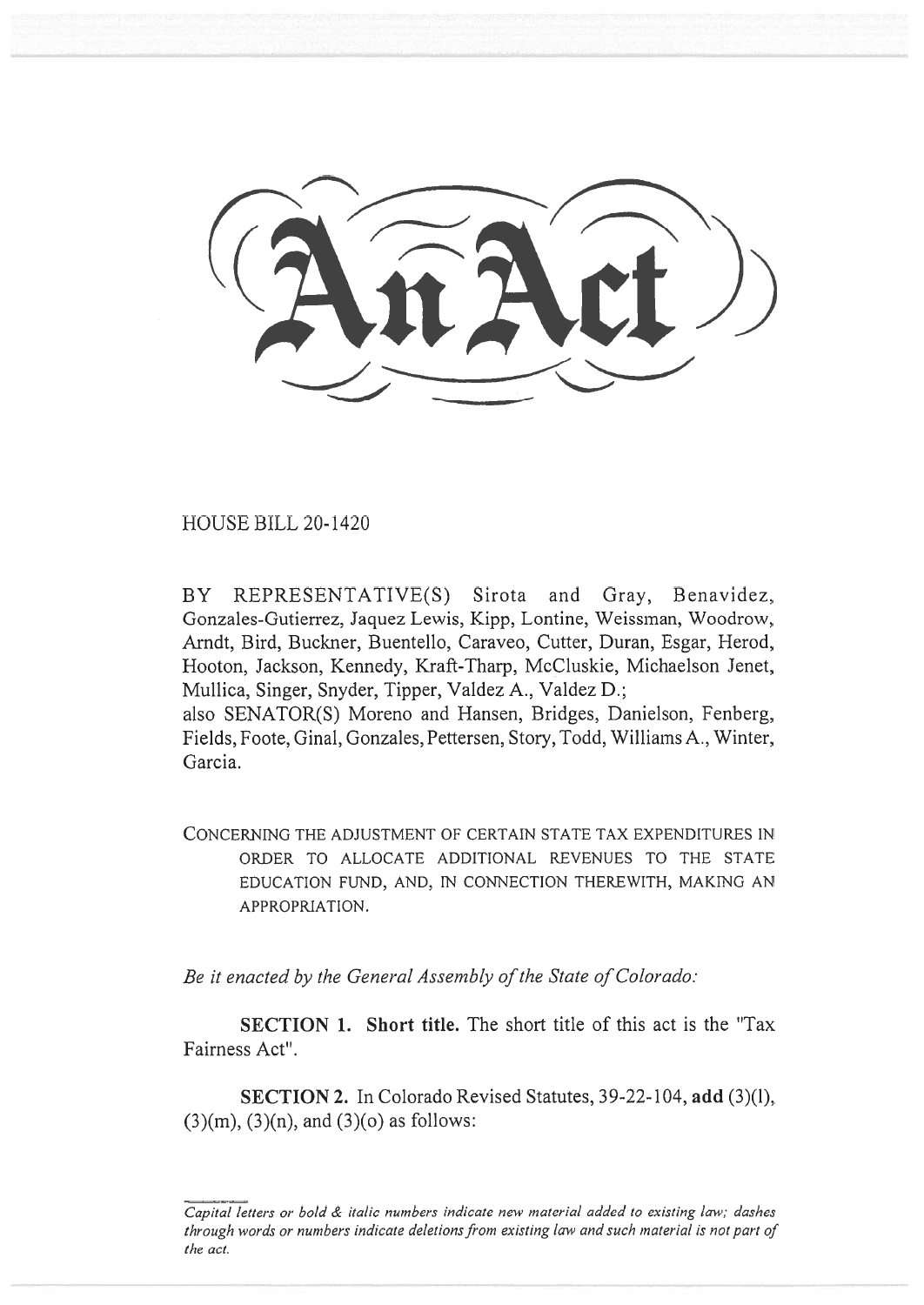**39-22-104. Income tax imposed on individuals, estates, and trusts - single rate - legislative declaration - definitions - repeal.**  (3) There shall be added to the federal taxable income:

(1) FOR INCOME TAX YEARS ENDING ON AND AFTER THE ENACTMENT OF THE MARCH 2020 "CORONAVIRUS AID, RELIEF, AND ECONOMIC SECURITY ACT", PUB. L. 116-136, REFERRED TO IN THIS SECTION AS THE "CARES ACT", BUT BEFORE JANUARY 1,2021, AND FOR INCOME TAX YEARS BEGINNING ON AND AFTER THE ENACTMENT OF THE "CARES ACT", BUT BEFORE JANUARY 1,2021, AN AMOUNT EQUAL TO THE DIFFERENCE BETWEEN A TAXPAYER'S NET OPERATING LOSS DEDUCTION AS DETERMINED UNDER SECTION 172 (a) OF THE INTERNAL REVENUE CODE BEFORE THE AMENDMENTS MADE BY SECTION 2303 OF THE "CARES ACT" AND THE TAXPAYER'S NET OPERATING LOSS DEDUCTION AS DETERMINED UNDER SECTION 172 (a) OF THE INTERNAL REVENUE CODE AFTER THE AMENDMENTS MADE BY SECTION 2303 OF THE "CARES ACT".

(m) FOR INCOME TAX YEARS ENDING ON AND AFTER THE ENACTMENT OF THE "CARES ACT", BUT BEFORE JANUARY 1,2021, AND FOR INCOME TAX YEARS BEGINNING ON AND AFTER THE ENACTMENT OF THE "CARES ACT", BUT BEFORE JANUARY 1,2021, AN AMOUNT EQUAL TO A TAXPAYER'S EXCESS BUSINESS LOSS AS DETERMINED UNDER SECTION 461 (1) OF THE INTERNAL REVENUE CODE WITHOUT REGARD TO THE AMENDMENTS MADE BY SECTION 2304 OF THE "CARES ACT", BUT WITH REGARD TO THE TECHNICAL AMENDMENT MADE BY SECTION 2304 (b)(2)(B) OF THE "CARES ACT".

(n) FOR INCOME TAX YEARS ENDING ON AND AFTER THE ENACTMENT OF THE "CARES ACT", BUT BEFORE JANUARY 1,2021, AND FOR INCOME TAX YEARS BEGINNING ON AND AFTER THE ENACTMENT OF THE "CARES ACT", BUT BEFORE JANUARY 1, 2021, AN AMOUNT EQUAL TO THE AMOUNT IN EXCESS OF THE LIMITATION ON BUSINESS INTEREST UNDER SECTION 163 (j) OF THE INTERNAL REVENUE CODE WITHOUT REGARD TO THE AMENDMENTS MADE BY SECTION 2306 OF THE "CARES ACT".

(o) FOR INCOME TAX YEARS COMMENCING ON OR AFTER JANUARY 1, 2021, BUT BEFORE JANUARY 1,2023, AN AMOUNT EQUAL TO THE DEDUCTION ALLOWED UNDER SECTION 199A OF THE INTERNAL REVENUE CODE FOR A TAXPAYER WHO FILES A SINGLE RETURN AND WHOSE ADJUSTED GROSS INCOME IS GREATER THAN FIVE HUNDRED THOUSAND DOLLARS, AND FOR TAXPAYERS WHO FILE A JOINT RETURN AND WHOSE ADJUSTED GROSS INCOME

PAGE 2-HOUSE BILL 20-1420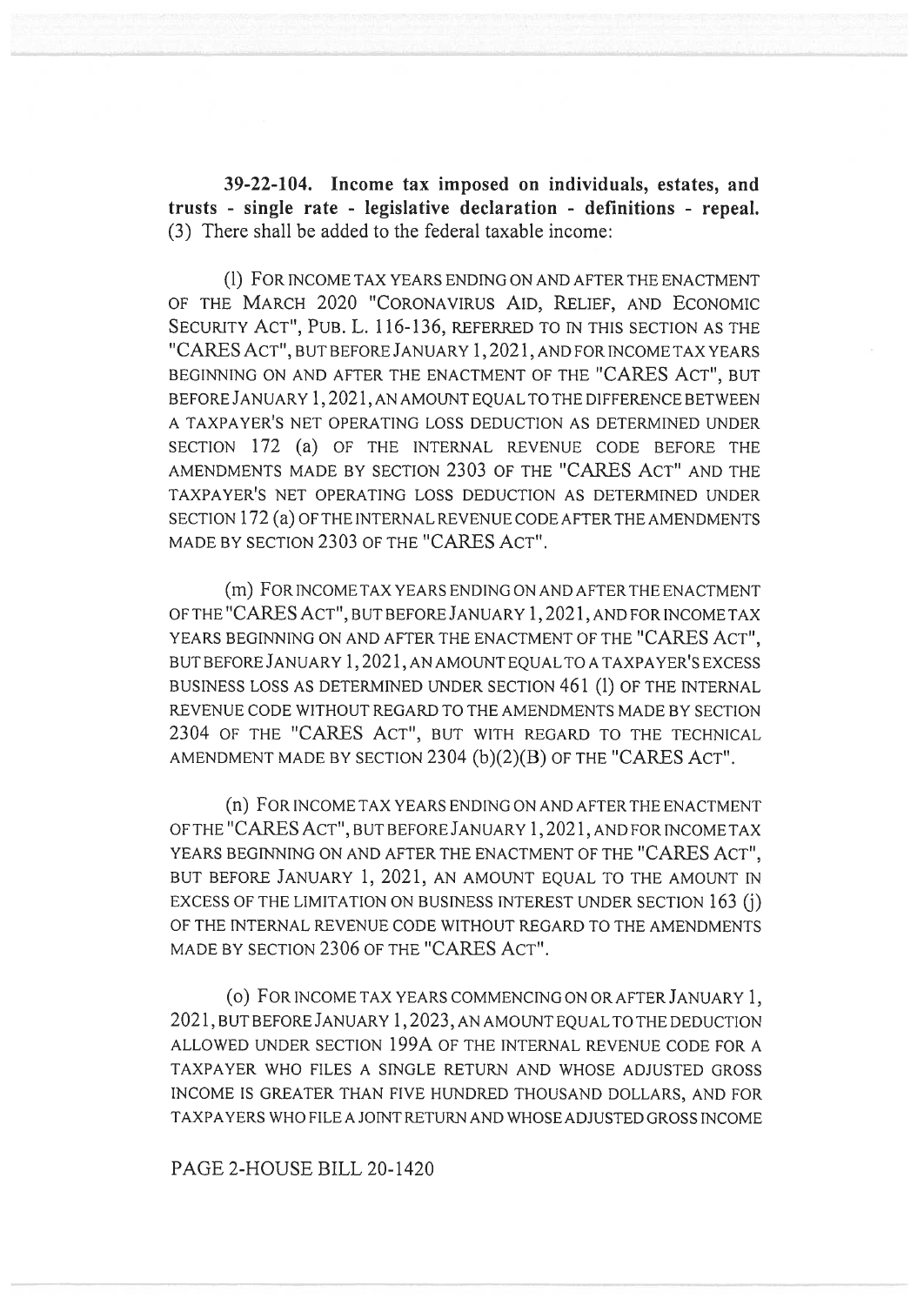IS GREATER THAN ONE MILLION DOLLARS; EXCEPT THAT THIS SUBSECTION (3)(o) DOES NOT APPLY TO A TAXPAYER WHO FILES A SCHEDULE F, PROFIT OR LOSS FROM FARMING, OR SUCCESSOR FORM, AS AN ATTACHMENT TO A FEDERAL INCOME TAX RETURN.

**SECTION 3.** In Colorado Revised Statutes, 39-22-304, **add** (2)(i) as follows:

**39-22-304. Netincome of corporation - legislative declaration definitions - repeal.** (2) There shall be added to federal taxable income:

(i) FOR INCOME TAX YEARS ENDING ON AND AFTER THE ENACTMENT OF THE MARCH 2020 "CORONAVIRUS AID, RELIEF, AND ECONOMIC SECURITY ACT", PUB. L. 116-136, REFERRED TO IN THIS SECTION AS THE "CARES ACT", BUT BEFORE JANUARY 1,2021, AND FOR INCOME TAX YEARS BEGINNING ON AND AFTER THE ENACTMENT OF THE "CARES ACT", BUT BEFORE JANUARY 1, 2021, AN AMOUNT EQUAL TO THE AMOUNT IN EXCESS OF THE LIMITATION ON BUSINESS INTEREST UNDER SECTION 163 (j) OF THE INTERNAL REVENUE CODE WITHOUT REGARD TO THE AMENDMENTS MADE BY SECTION 2306 OF THE "CARES ACT".

**SECTION 4.** In Colorado Revised Statutes, 39-22-504, **amend** (1) as follows:

**39-22-504.** Net operating losses. (1) (a) A net operating loss deduction shall be allowed in the same manner that it is allowed under the internal revenue code except as otherwise provided in this section. The amount of the net operating loss that may be carried forward and carried back for Colorado income tax purposes shall be that portion of the federal net operating loss allocated to Colorado under this article ARTICLE 22 in the taxable year that the net operating loss is sustained.

(b) FOR LOSSES INCURRED AFTER DECEMBER 31, 2017, THE EIGHTY PERCENT LIMITATION SET FORTH IN SECTION 172 (a)(2) OF THE INTERNAL REVENUE CODE SHALL APPLY WITHOUT REGARD TO THE AMENDMENTS MADE IN SECTION 2303 OF THE MARCH 2020 "CORONAVIRUS AID, RELIEF, AND ECONOMIC SECURITY ACT", PUB. L. 116-136.

**SECTION 5.** In Colorado Revised Statutes, 39-22-123.5, **amend**  (1)(h) and (2); **repeal** (3); and **add** (2.5) as follows:

PAGE 3-HOUSE BILL 20-1420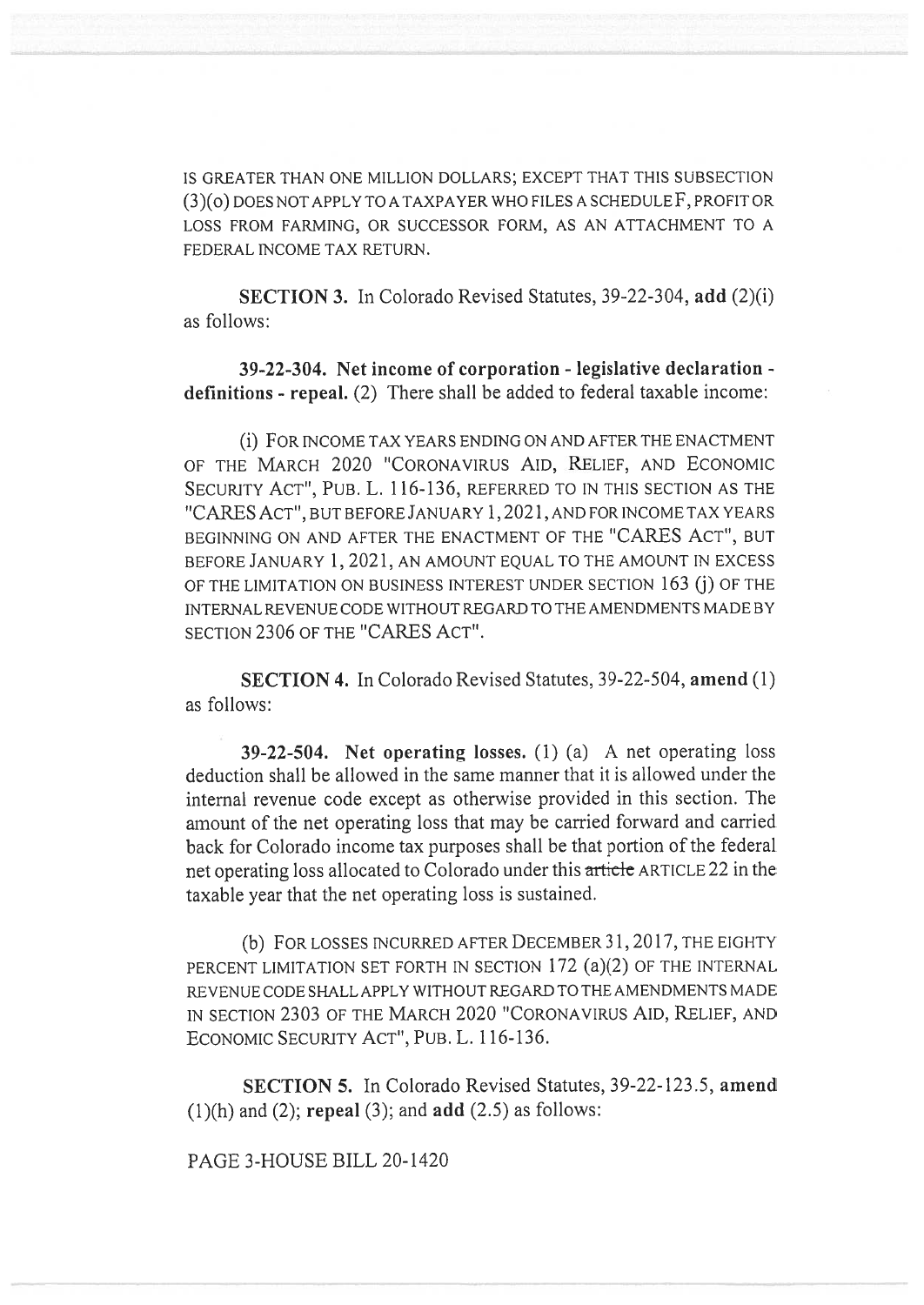**39-22-123.5. Earned income tax credit - not a refund of excess state revenues - trigger - legislative declaration - definition.** (1) The general assembly hereby finds and declares that:

(h) Now, therefore, it is the intent of the general assembly to establish a permanent and refundable state earned income tax credit for eligible Colorado taxpayers. which is equal-to-ten-percent-of-the-federal earned income tax credit. The intended purpose of this credit is to help individuals and families achieve greater financial security and to help Colorado's economy.

(2) (a) For an income tax year specified in subsection  $(3)$  of this section COMMENCING PRIOR TO JANUARY 1, 2022, a resident individual who claims an earned income tax credit on the individual's federal tax return is allowed an earned income tax credit against the taxes due under this article ARTICLE 22 that is equal to ten percent of the federal credit that the resident individual claimed on his or her federal tax return for the same tax year.

(b) FOR AN INCOME TAX YEAR COMMENCING ON OR AFTER JANUARY 1, 2022, A RESIDENT INDIVIDUAL WHO CLAIMS AN EARNED INCOME TAX CREDIT ON THE INDIVIDUAL'S FEDERAL TAX RETURN IS ALLOWED AN EARNED INCOME TAX CREDIT AGAINST THE TAXES DUE UNDER THIS ARTICLE 22 THAT IS EQUAL TO FIFTEEN PERCENT OF THE FEDERAL CREDIT THAT THE RESIDENT INDIVIDUAL CLAIMED ON HIS OR HER FEDERAL TAX RETURN FOR THE SAME TAX YEAR.

(2.5) (a) FOR INCOME TAX YEARS COMMENCING ON OR AFTER JANUARY 1, 2021, BUT BEFORE JANUARY 1, 2022, A RESIDENT INDIVIDUAL IS ALLOWED AN EARNED INCOME TAX CREDIT AGAINST THE TAXES DUE UNDER THIS ARTICLE 22 THAT IS EQUAL TO TEN PERCENT OF THE FEDERAL CREDIT THAT THE RESIDENT INDIVIDUAL WOULD HAVE BEEN ALLOWED, BUT FOR THE FACT THAT THE RESIDENT INDIVIDUAL, THE RESIDENT INDIVIDUAL'S SPOUSE, OR ONE OR MORE OF THE RESIDENT INDIVIDUAL'S DEPENDENTS DO NOT HAVE A SOCIAL SECURITY NUMBER THAT IS VALID FOR EMPLOYMENT.

(b) FOR INCOME TAX YEARS COMMENCING ON OR AFTER JANUARY 1, 2022, A RESIDENT INDIVIDUAL IS ALLOWED AN EARNED INCOME TAX CREDIT AGAINST THE TAXES DUE UNDER THIS ARTICLE 22 THAT IS EQUAL TO FIFTEEN PERCENT OF THE FEDERAL CREDIT THAT THE TAXPAYER WOULD HAVE BEEN ALLOWED, BUT FOR THE FACT THAT THE RESIDENT INDIVIDUAL, THE

## PAGE 4-HOUSE BILL 20-1420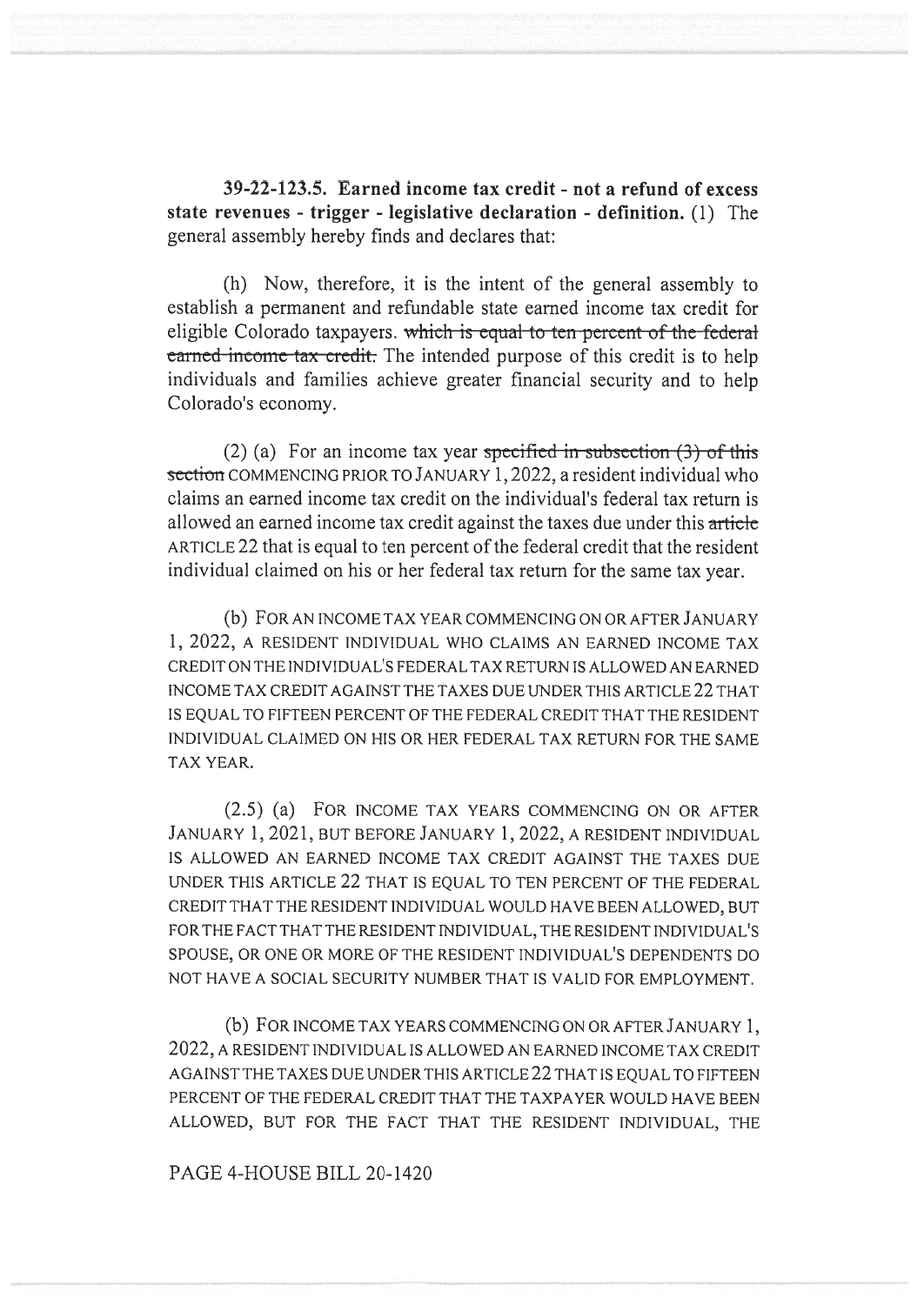RESIDENT INDIVIDUAL'S SPOUSE, OR ONE OR MORE OF THE RESIDENT INDIVIDUAL'S DEPENDENTS DO NOT HAVE A SOCIAL SECURITY NUMBER THAT IS VALID FOR EMPLOYMENT.

(c) FOR PURPOSES OF THIS SUBSECTION (2.5), A "RESIDENT INDIVIDUAL" INCLUDES A TAXPAYER FILING WITH AN INDIVIDUAL TAXPAYER IDENTIFICATION NUMBER.

(3) If a credit is allowed under section  $39-22-123$  for an income tax year commencing on or after January 1, 2013, the credit allowed under this section may be claimed for any income tax year beginning with the income tax year after the income tax year that the credit is allowed under section  $39 - 22 - 123$ 

**SECTION 6.** In Colorado Revised Statutes, 24-75-220, **add** (6) as follows:

**24-75-220. State education fund - transfers - surplus - legislative**  declaration. **(6)** (a) ON MARCH 1, 2021, THE STATE TREASURER SHALL TRANSFER ONE HUNDRED THIRTEEN MILLION DOLLARS FROM THE GENERAL FUND TO THE STATE EDUCATION FUND CREATED IN SECTION 17 (4) OF ARTICLE IX OF THE STATE CONSTITUTION.

(b) ON MARCH 1, 2022, THE STATE TREASURER SHALL TRANSFER TWENTY-THREE MILLION DOLLARS FROM THE GENERAL FUND TO THE STATE EDUCATION FUND CREATED IN SECTION 17 (4) OF ARTICLE IX OF THE STATE CONSTITUTION.

**SECTION 7. Appropriation.** (1) For the 2020-21 state fiscal year, \$49,002 is appropriated to the department of revenue. This appropriation is from the general fund. To implement this act, the department may use this appropriation as follows:

(a) \$20,580 for use by the taxation and compliance division for personal services;

(b) \$5,922 for use by the taxpayer service division for personal services; and

(c) \$22,500 for tax administration IT system (GenTax) support.

PAGE 5-HOUSE BILL 20-1420